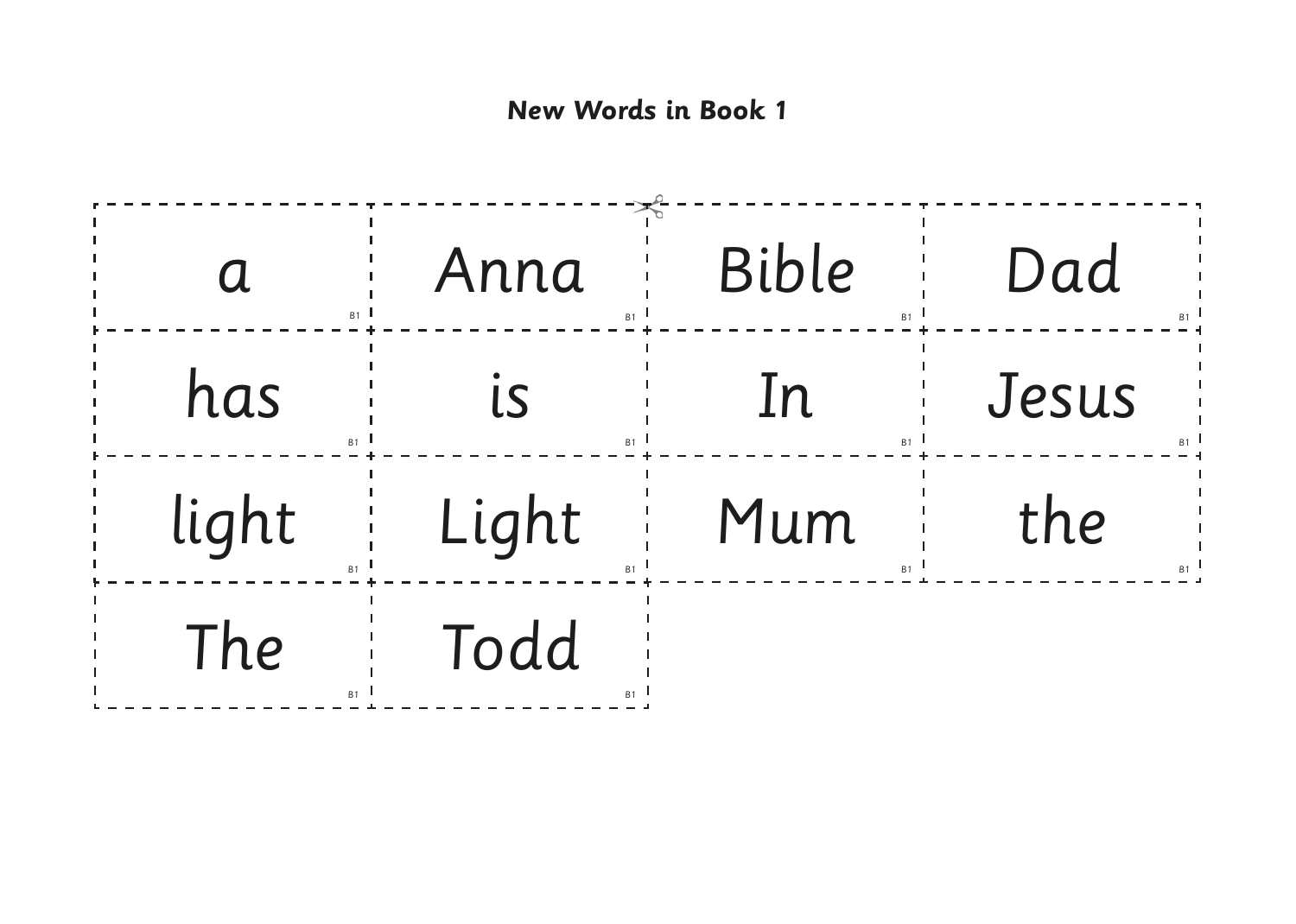

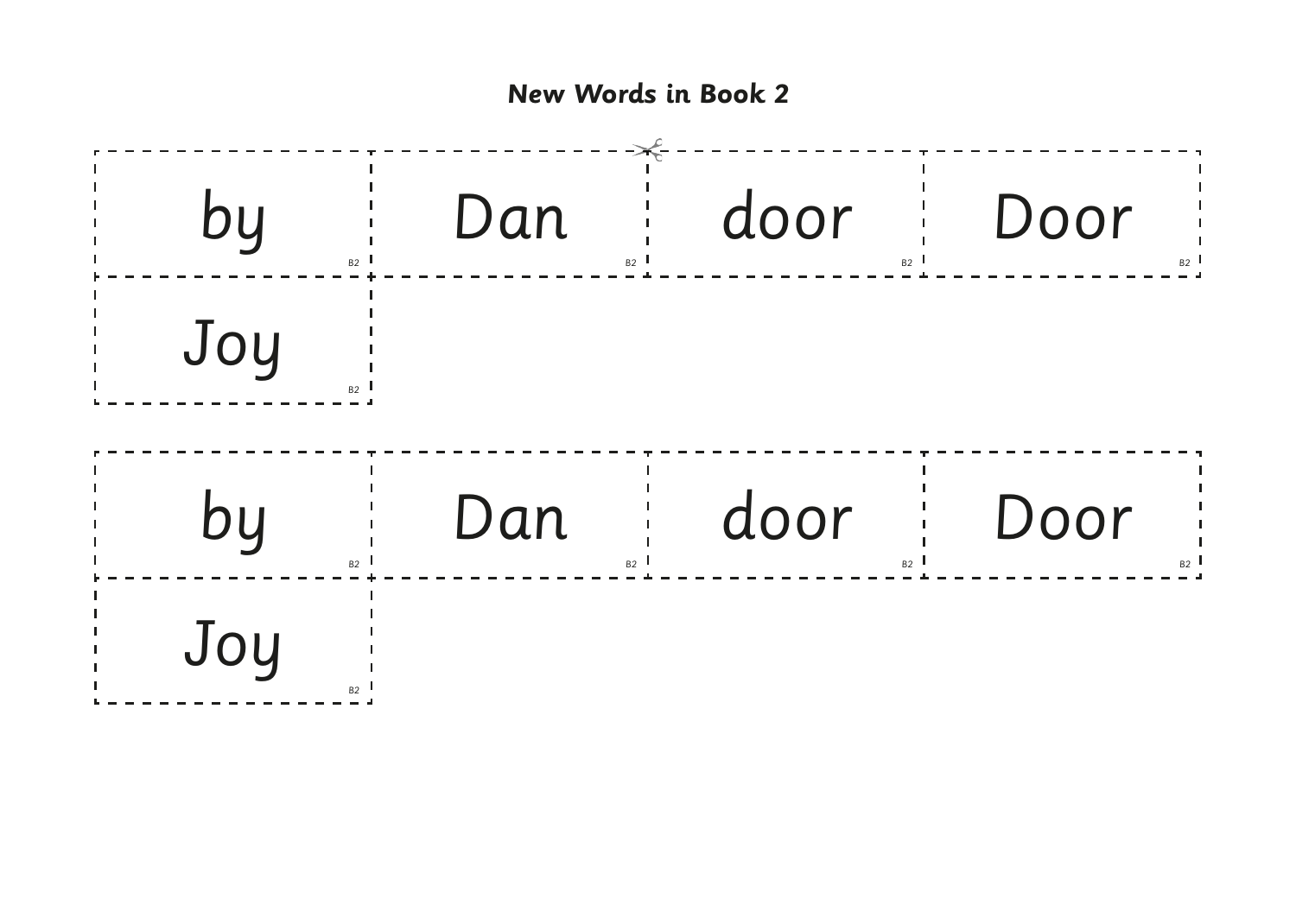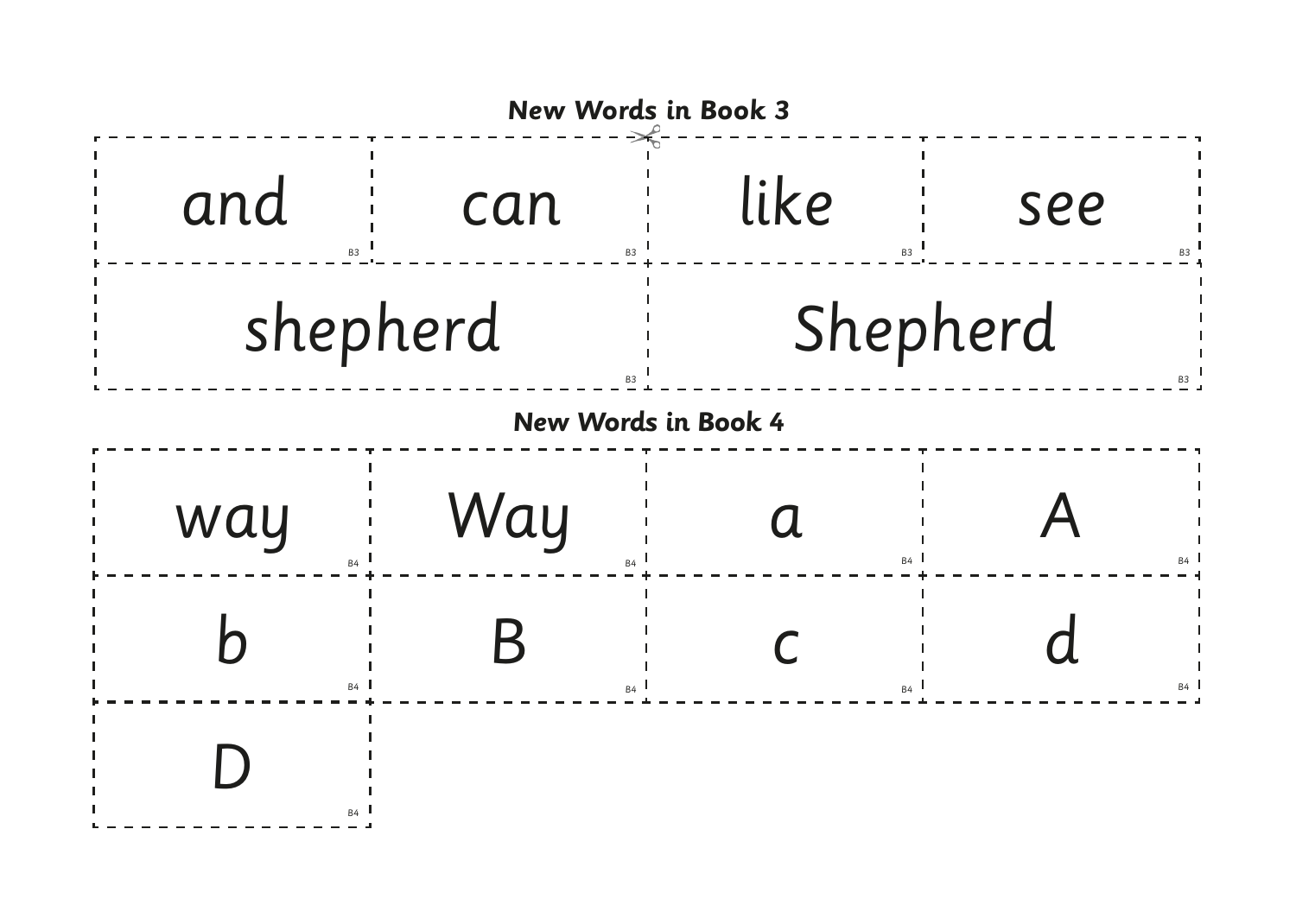

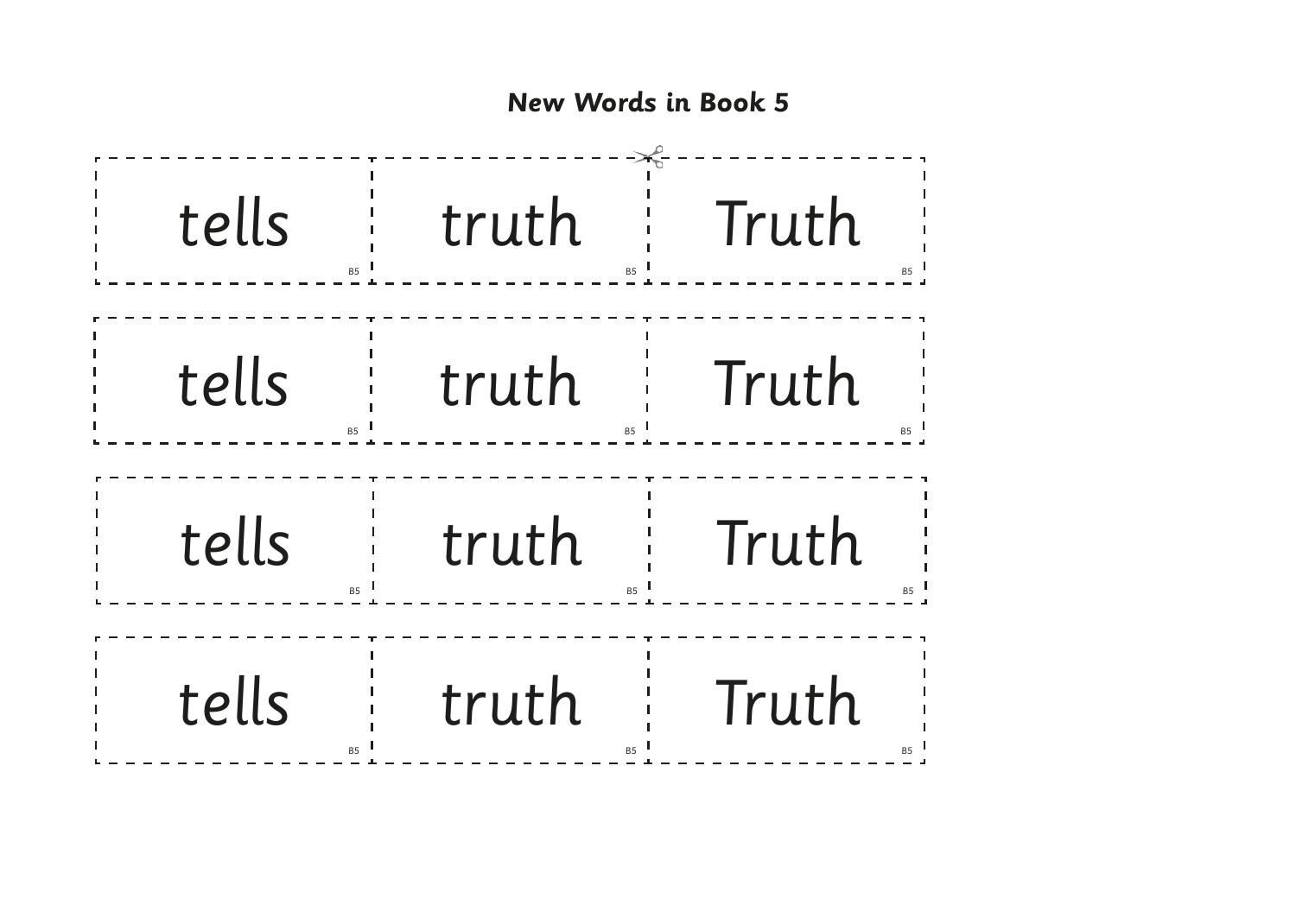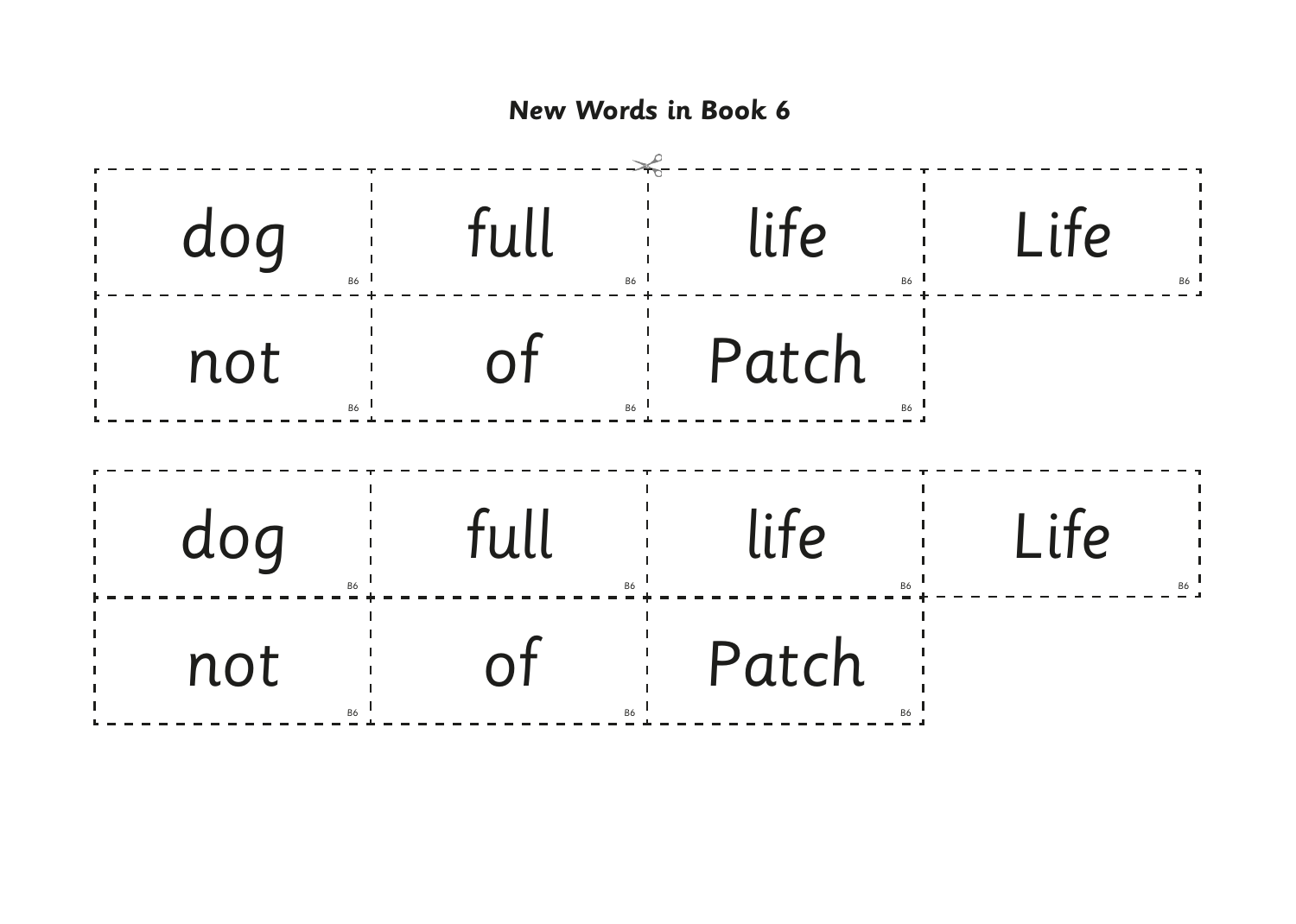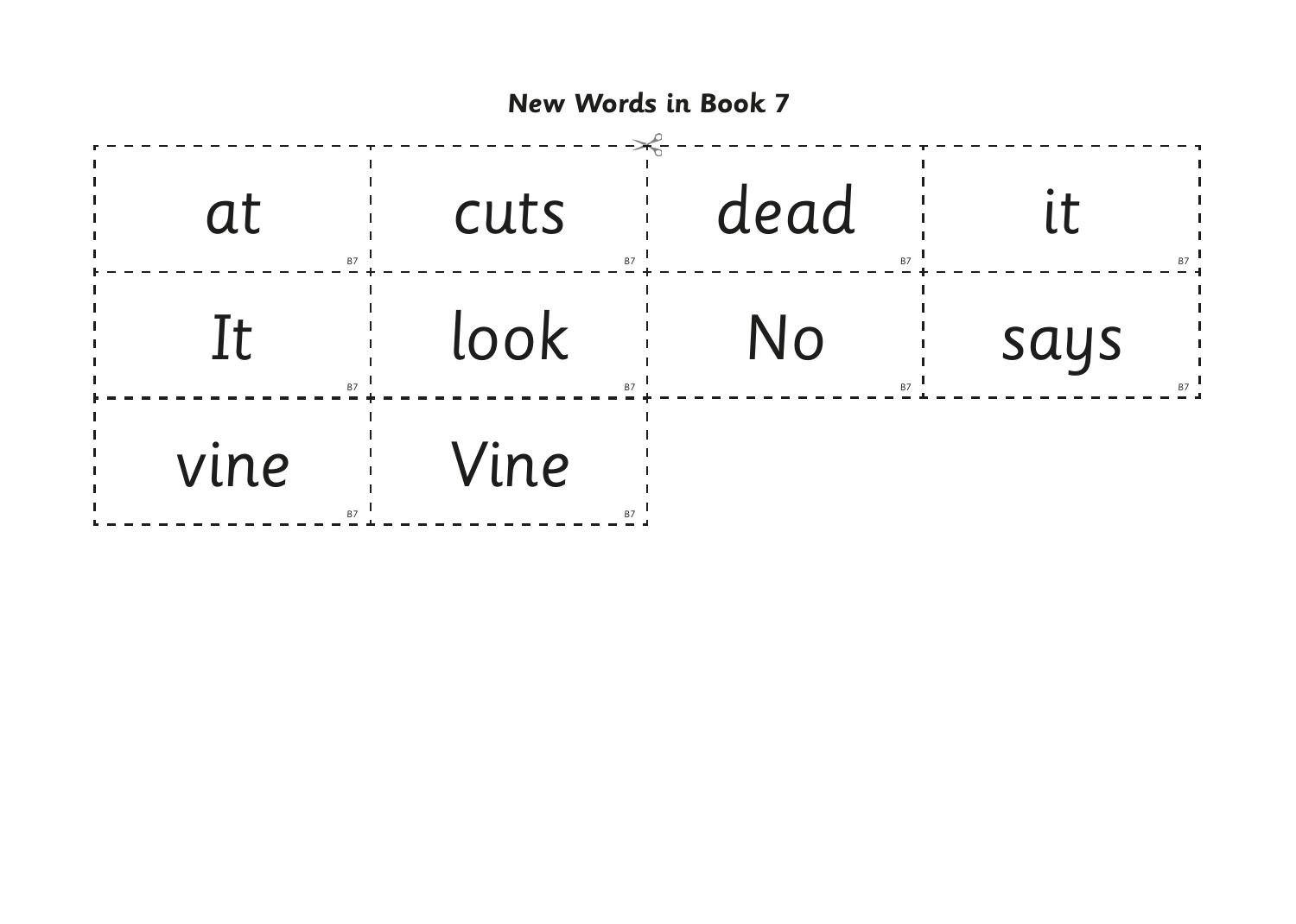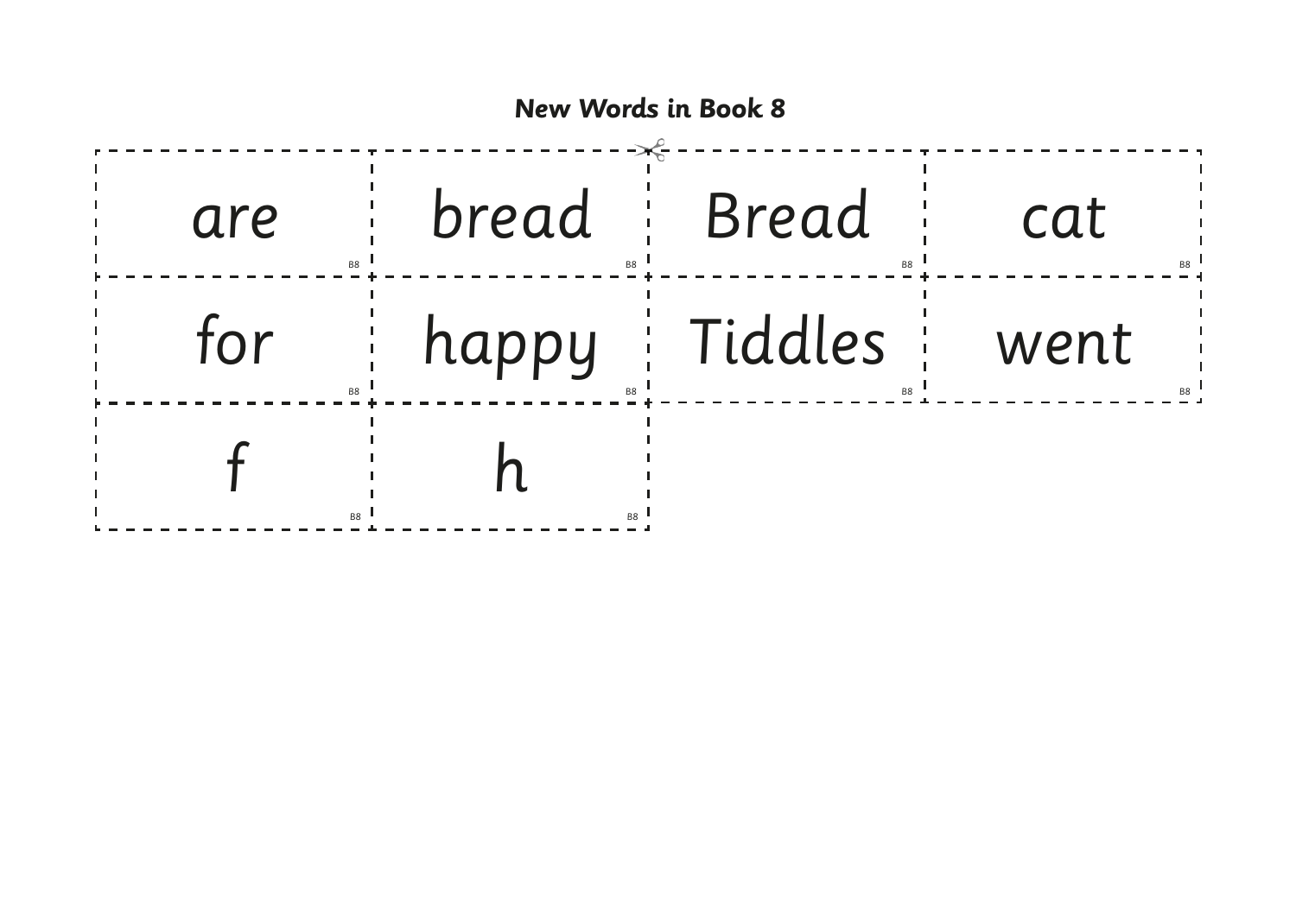**New Words in Book 9**

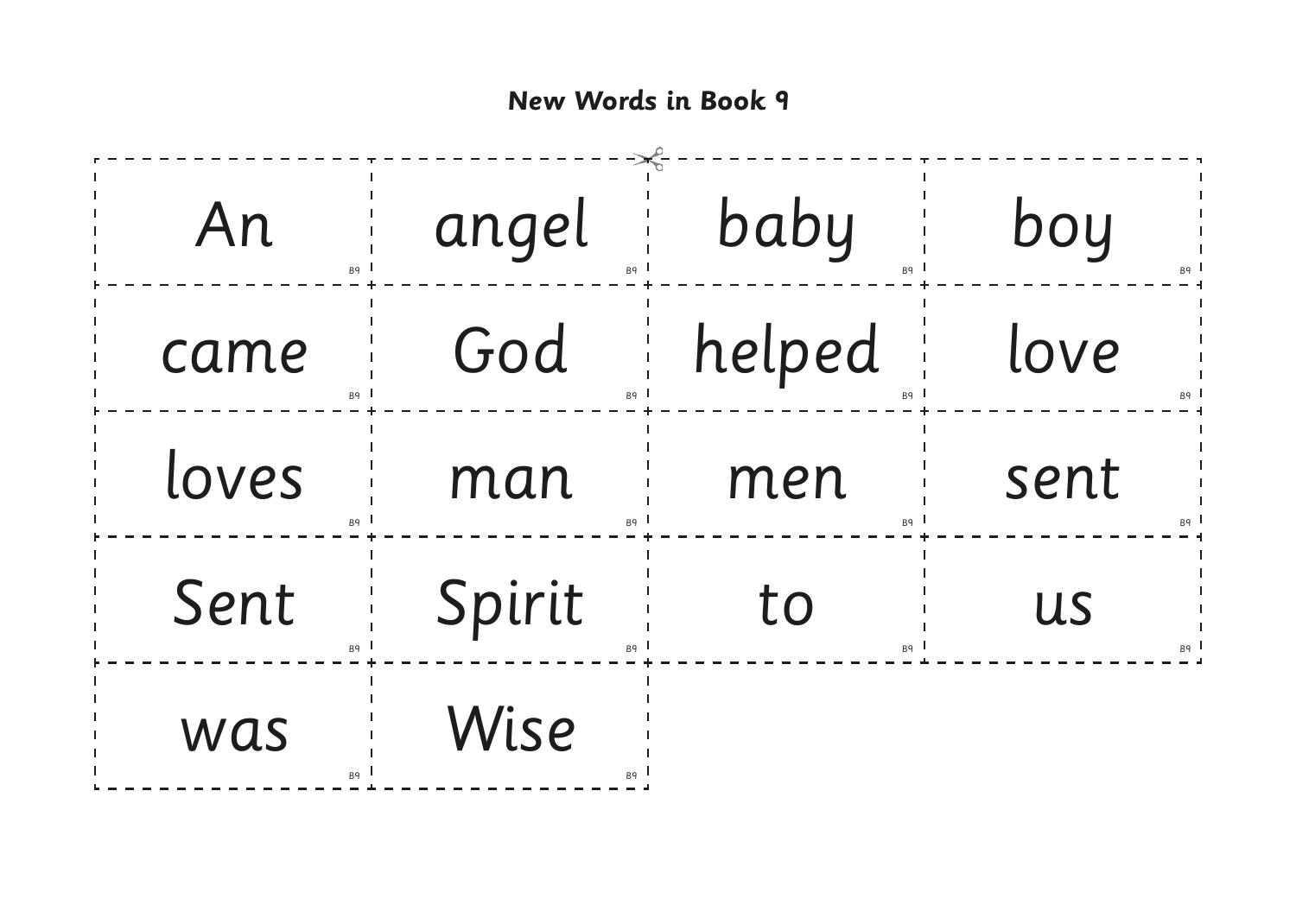

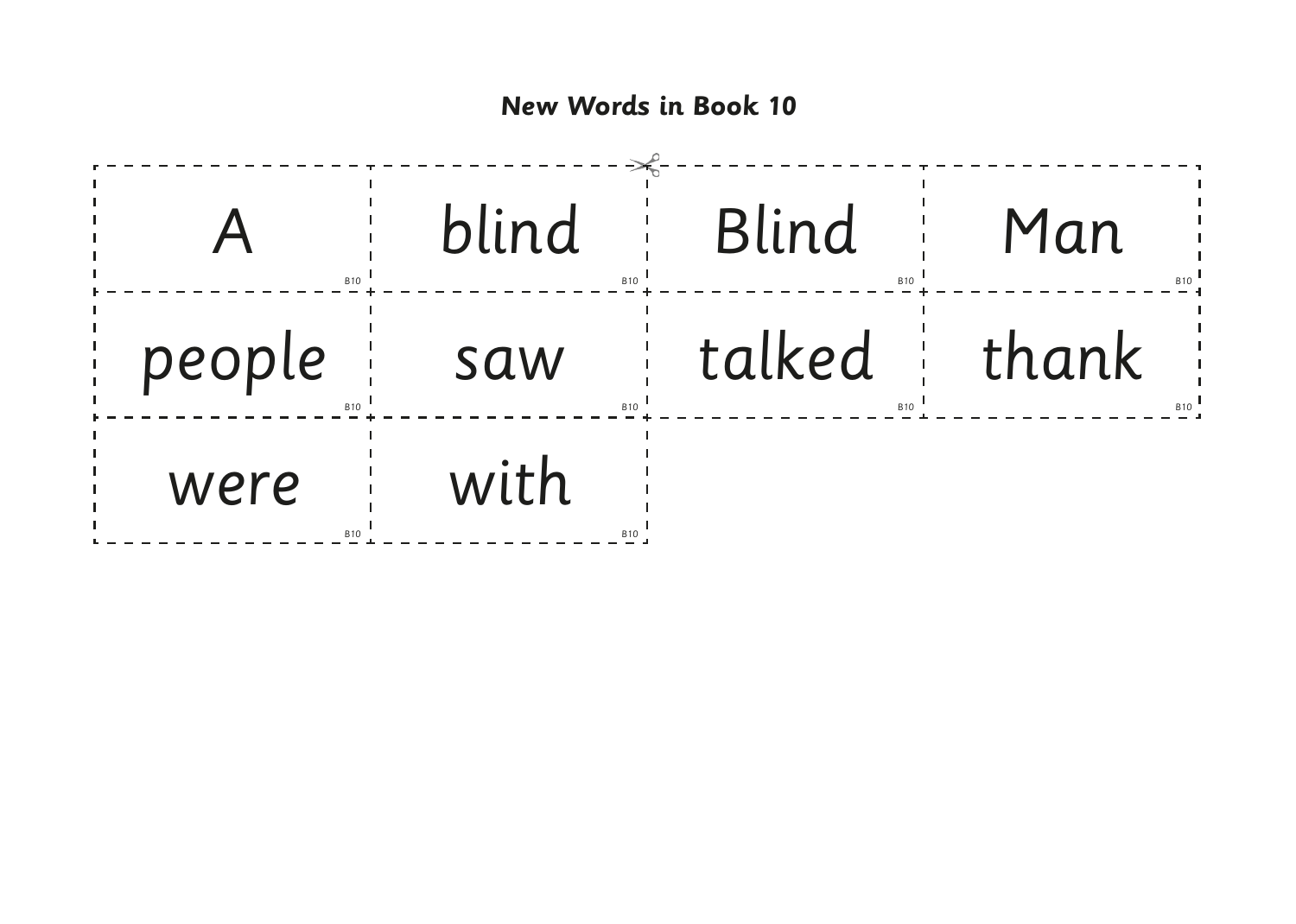

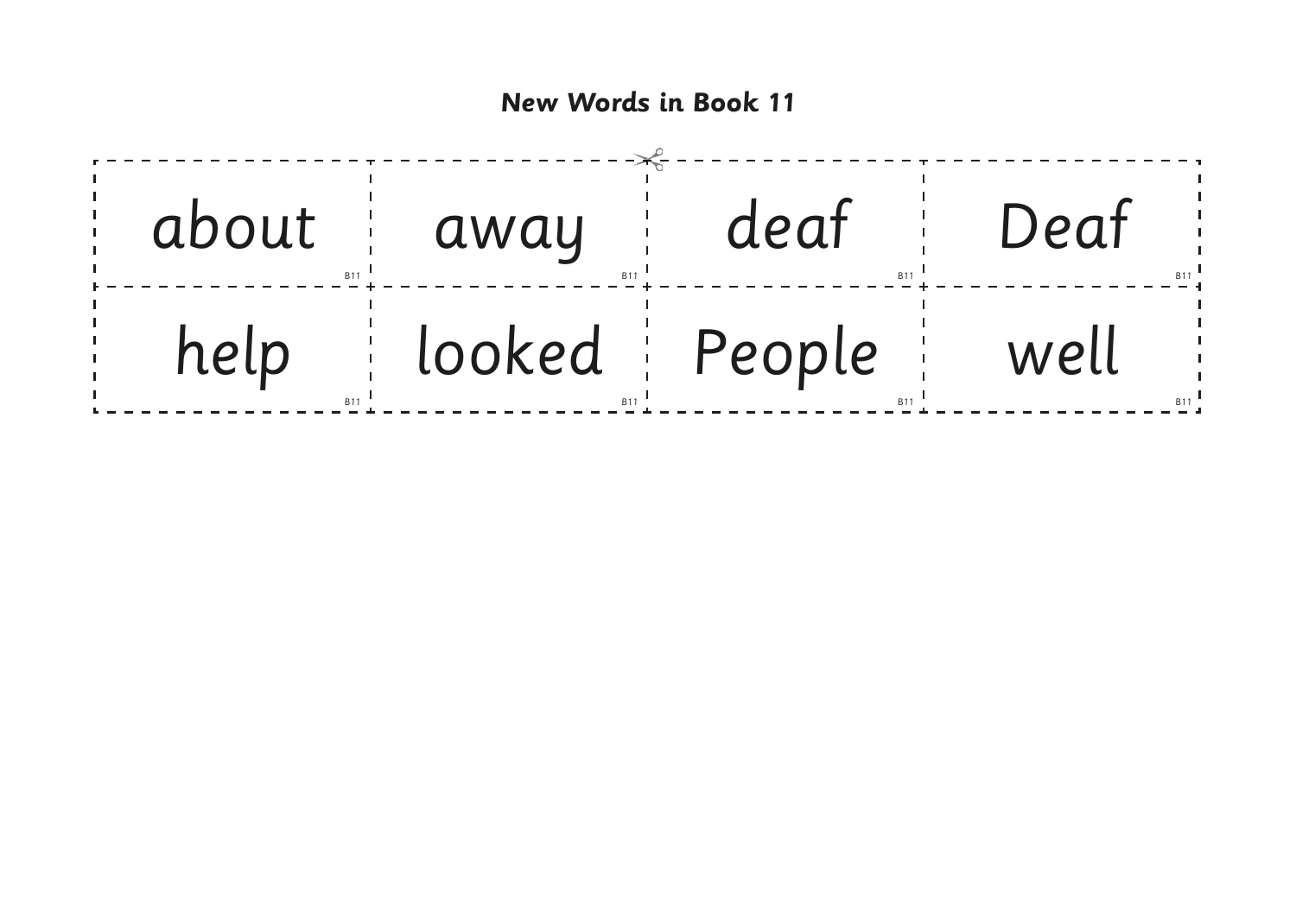**New Words in Book 12**

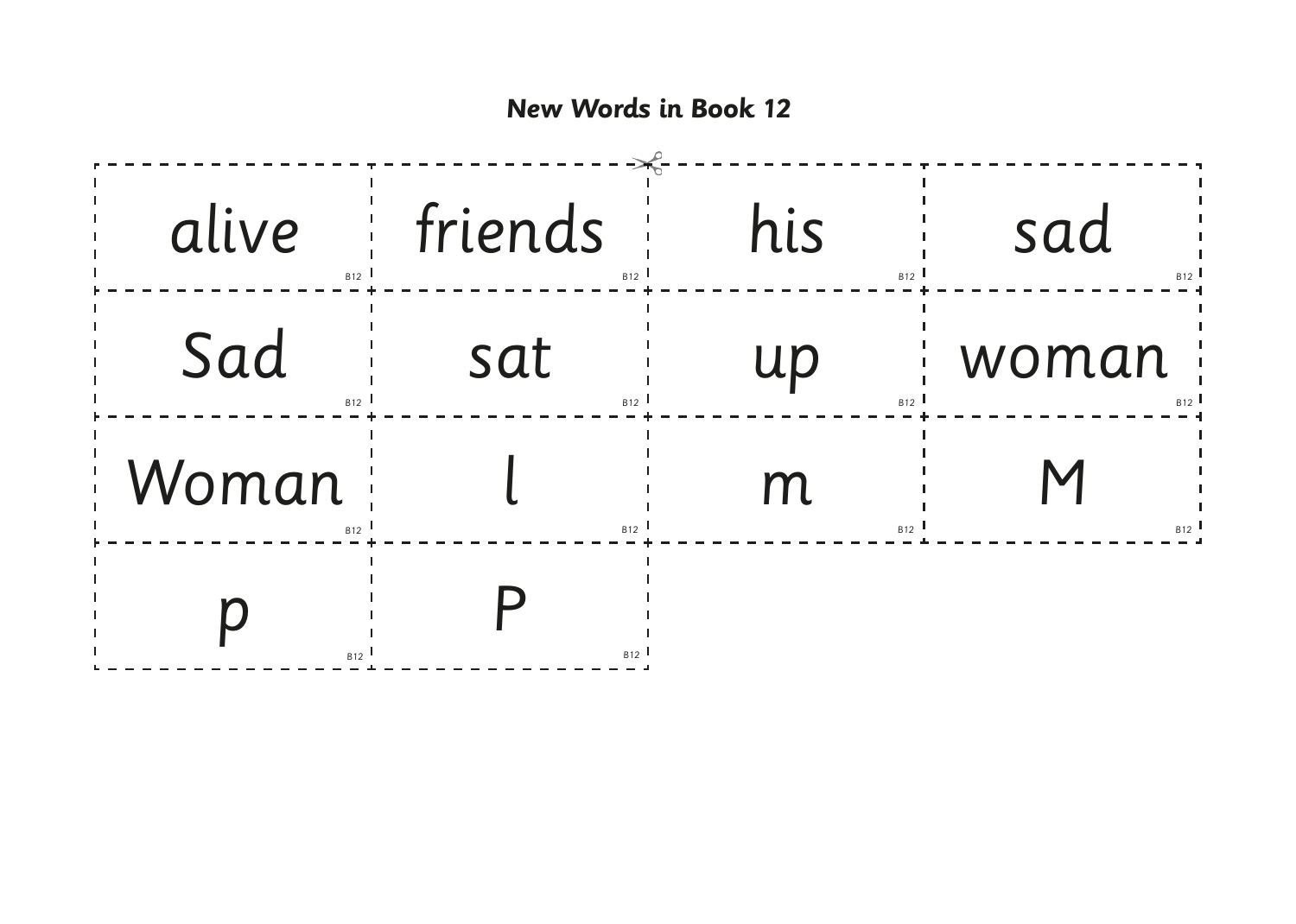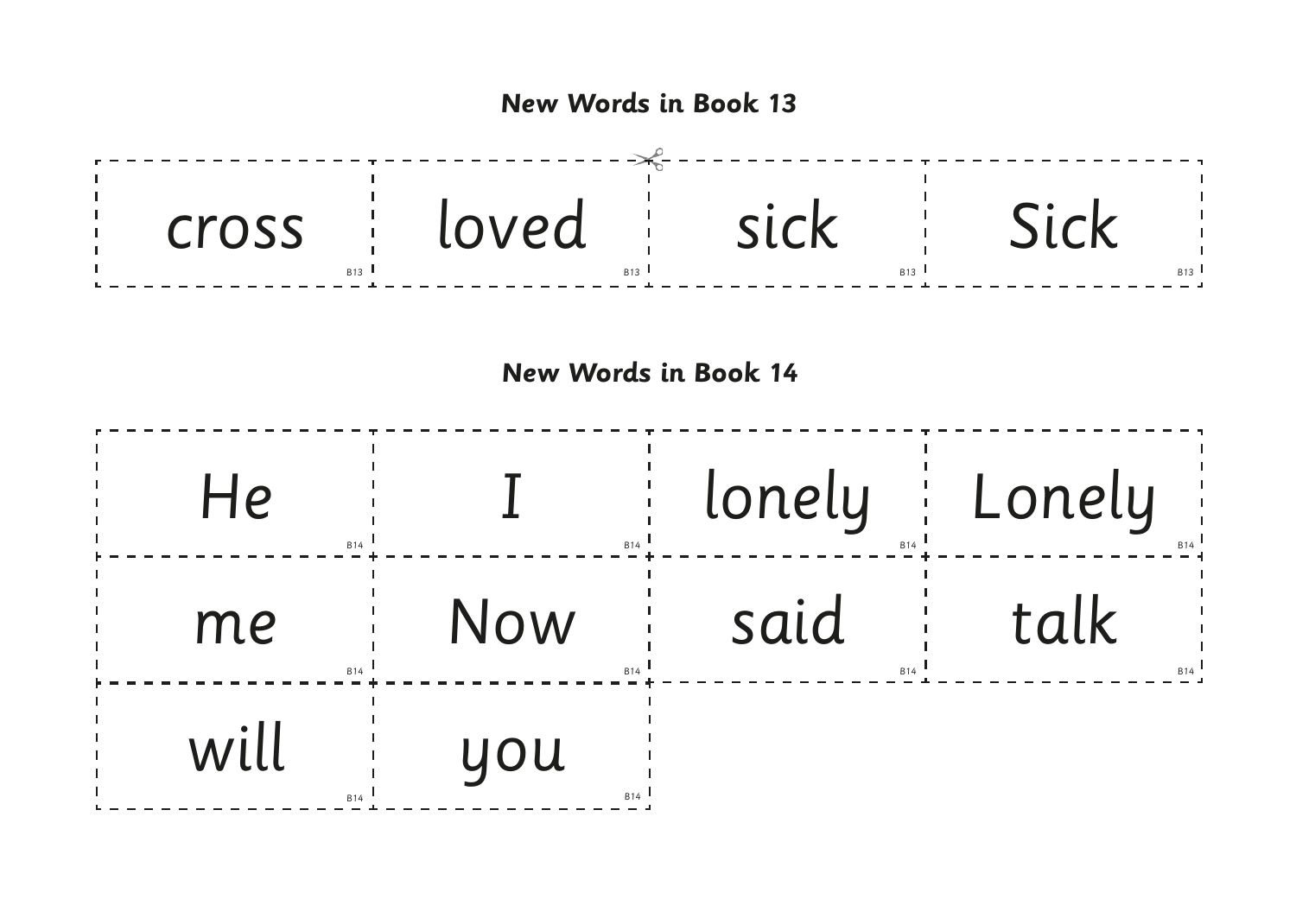

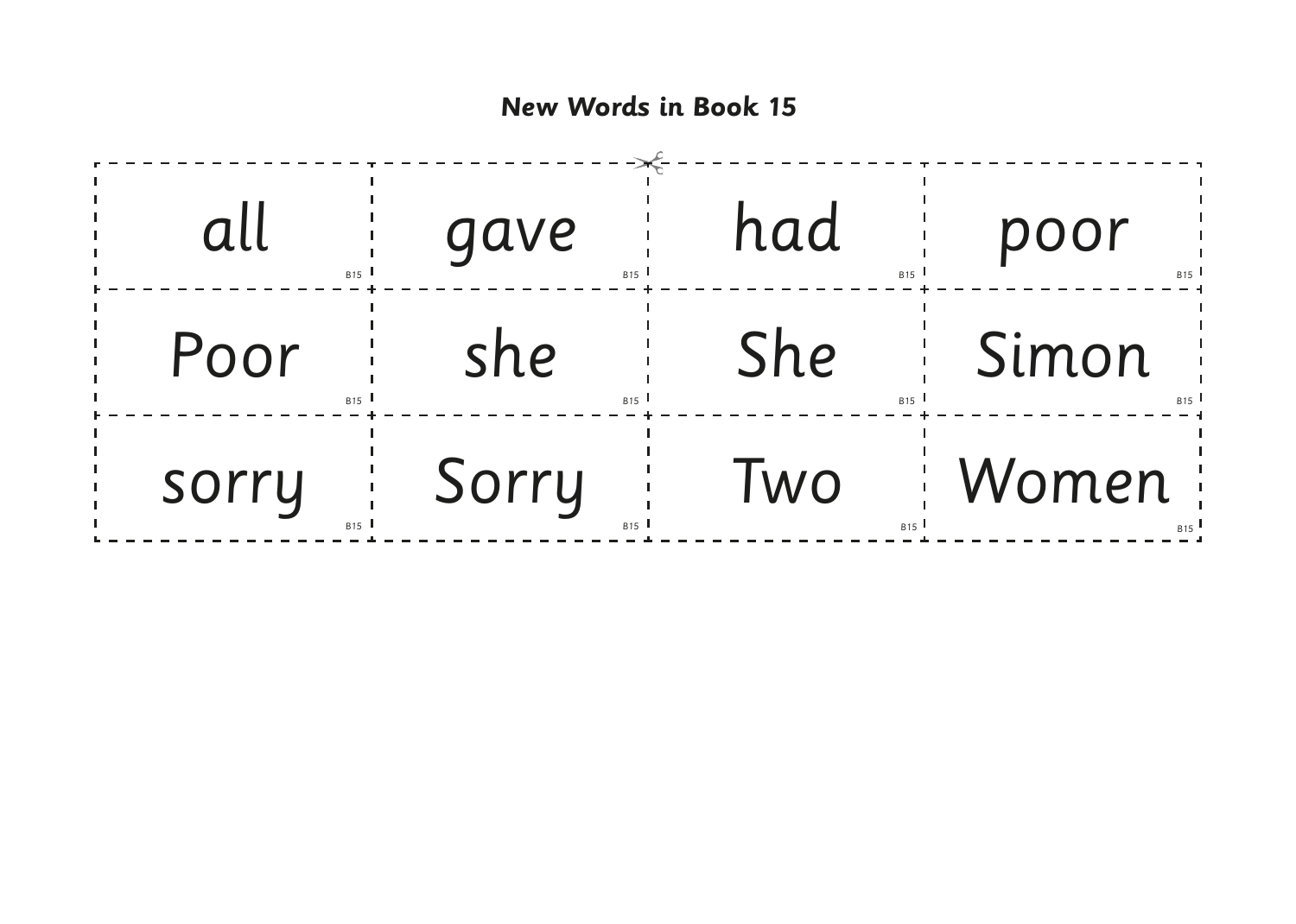**New Words in Book 16**

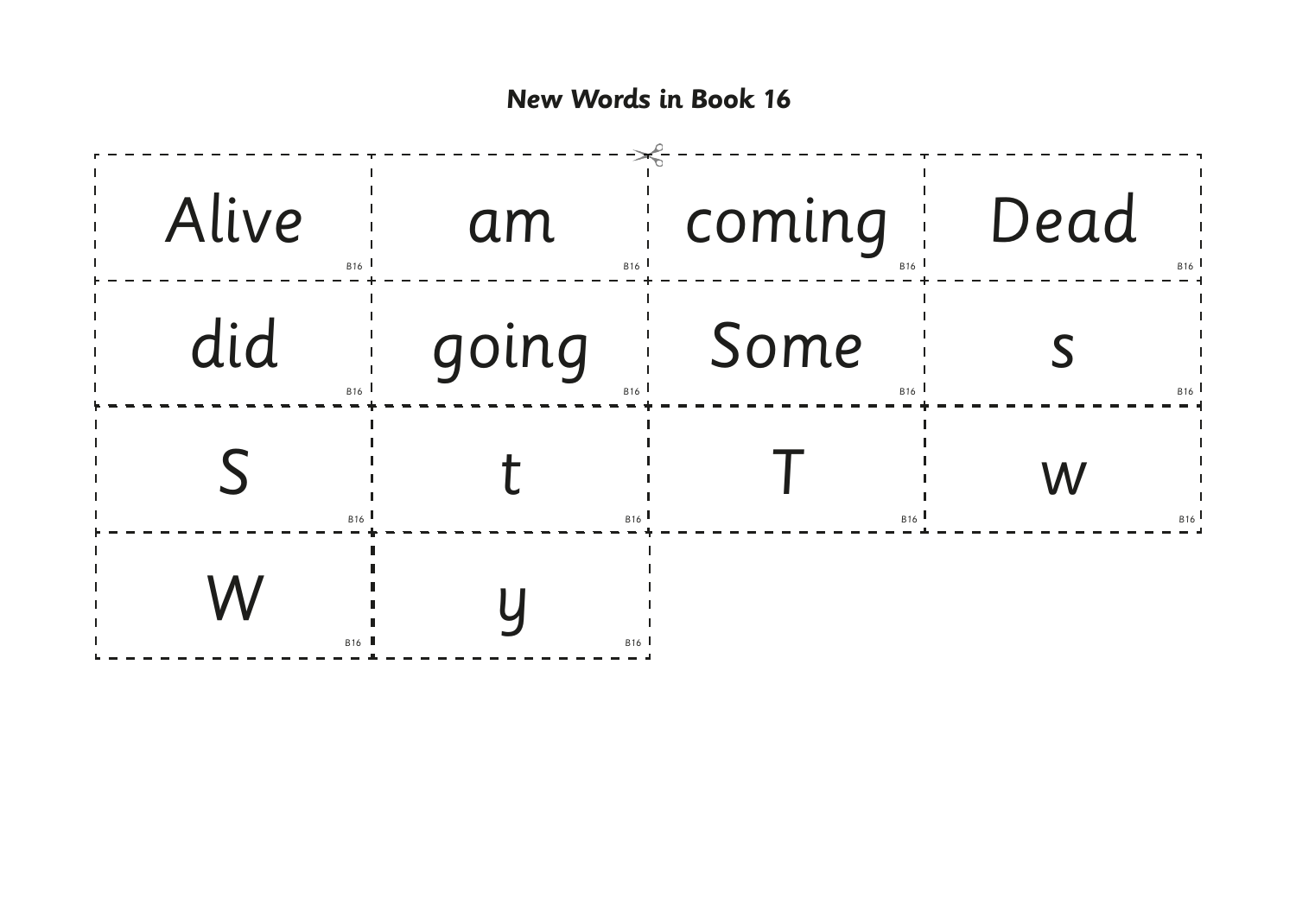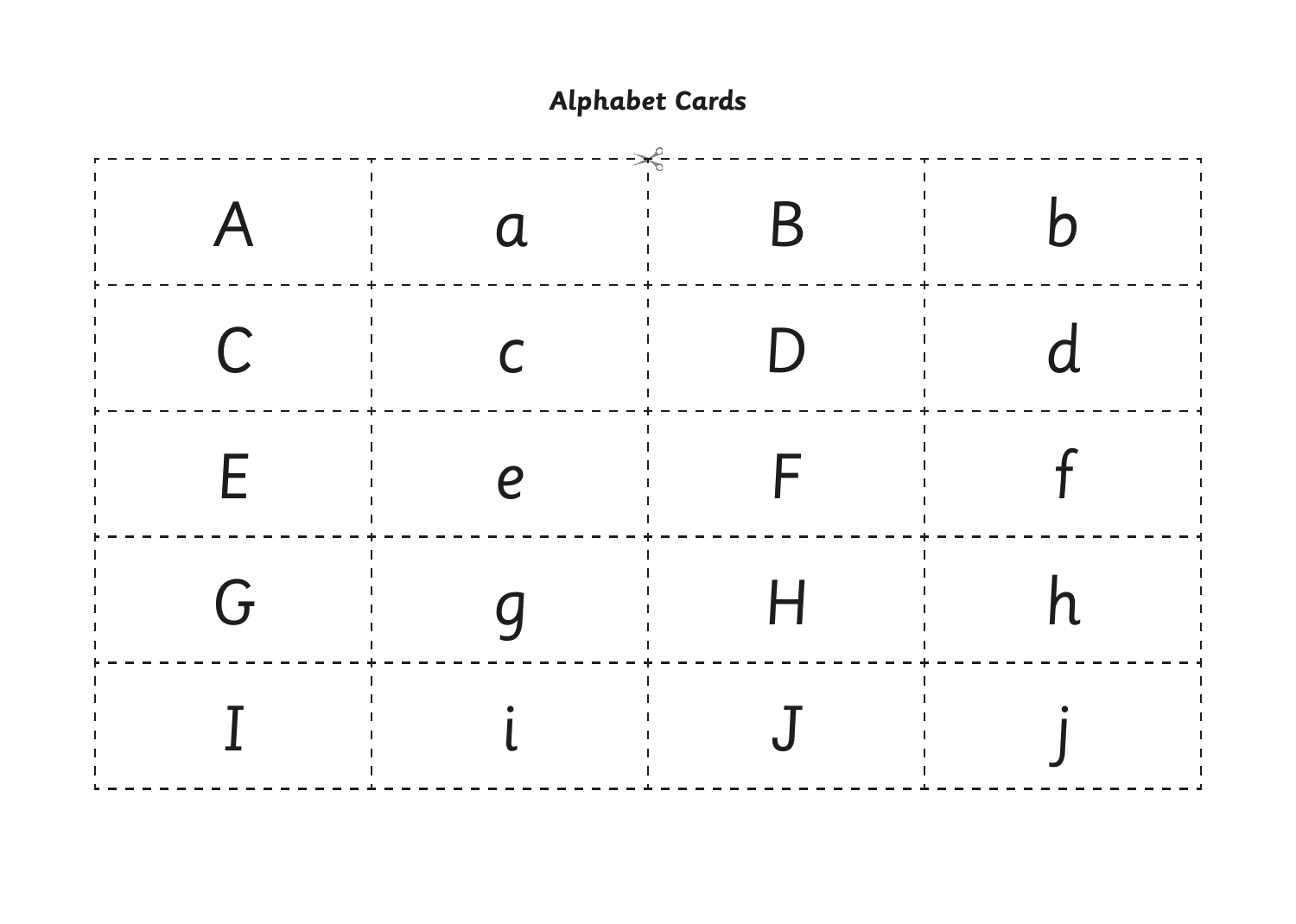